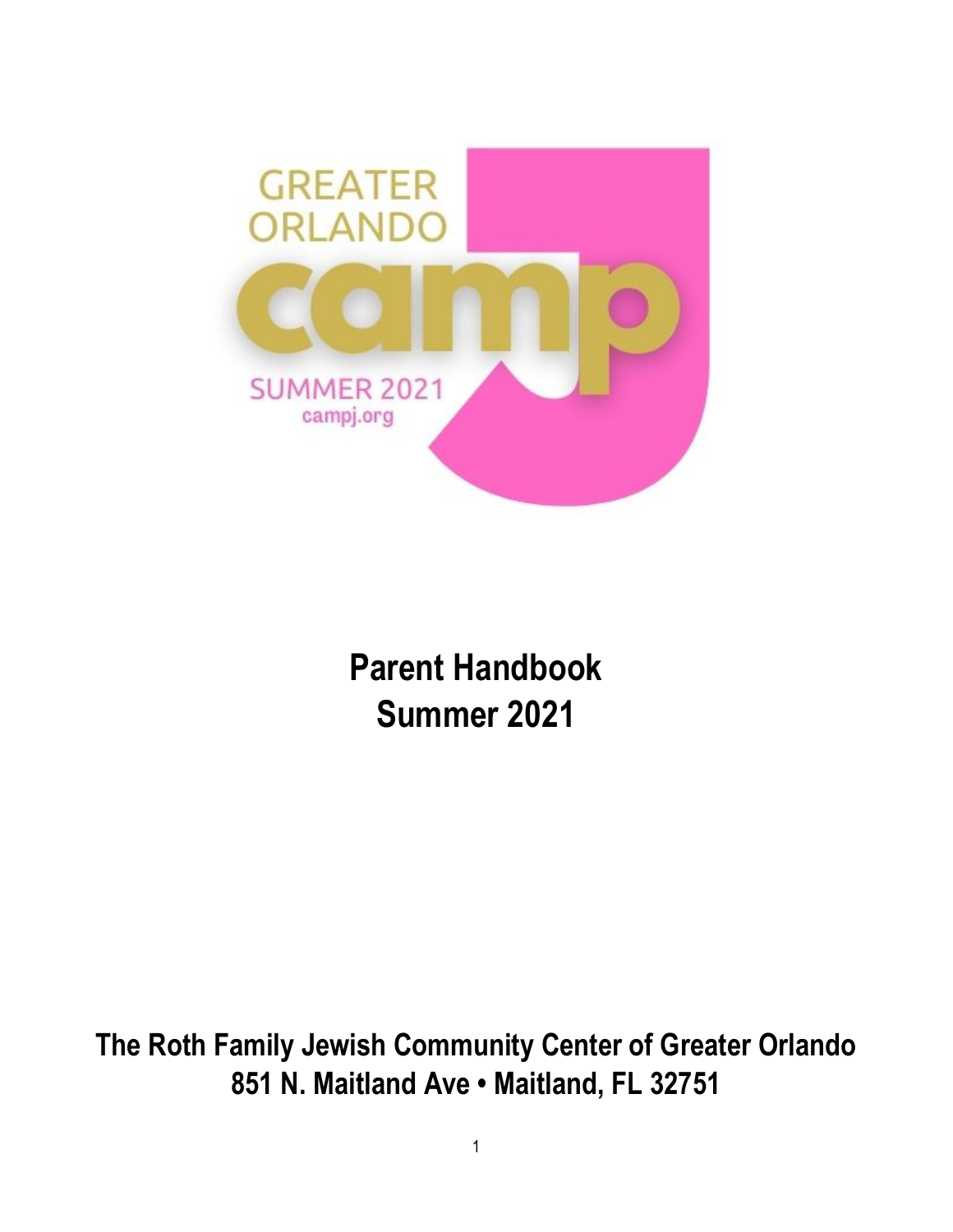Dear Camp Families,

Hello and welcome to Camp J at the Orlando JCC. By choosing Camp J, you are providing your camper with a fun and exciting summer, and more importantly giving your campers opportunity to enhance self –esteem, build their identity, create lasting friendships and grow in many ways. Camp J is the place to be this summer!

This Parent Handbook contains valuable information that will answer many of your questions that might arise throughout the summer. It will also help you and your child get the most out of your Camp J experience. Please read through this carefully and keep it for future reference.

All required forms, including health forms are available online through your CampDoc account. The deadline to submit forms is May 28, 2021.

If you have any questions or need help, please email  $\frac{\text{campi}}{\text{campi}}$  orlandojcc.org

Thank you for sharing the most important part of your lives with us this summer. It is an awesome responsibility to care for your children, and I am grateful to be part of this camp community. I look forward to seeing you on the first day of camp.

Take Care,

# *Sarah*

Sarah Weissman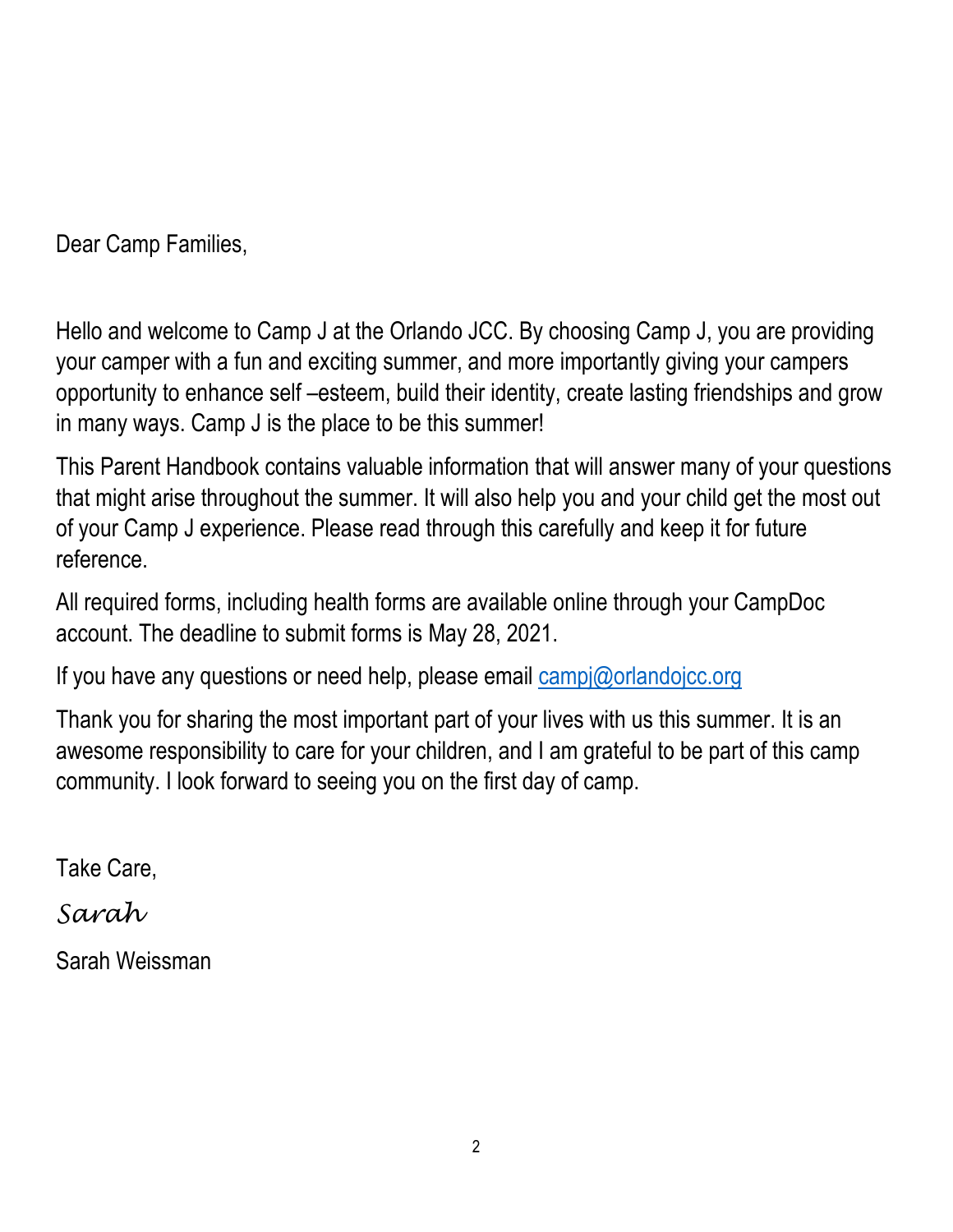# Contents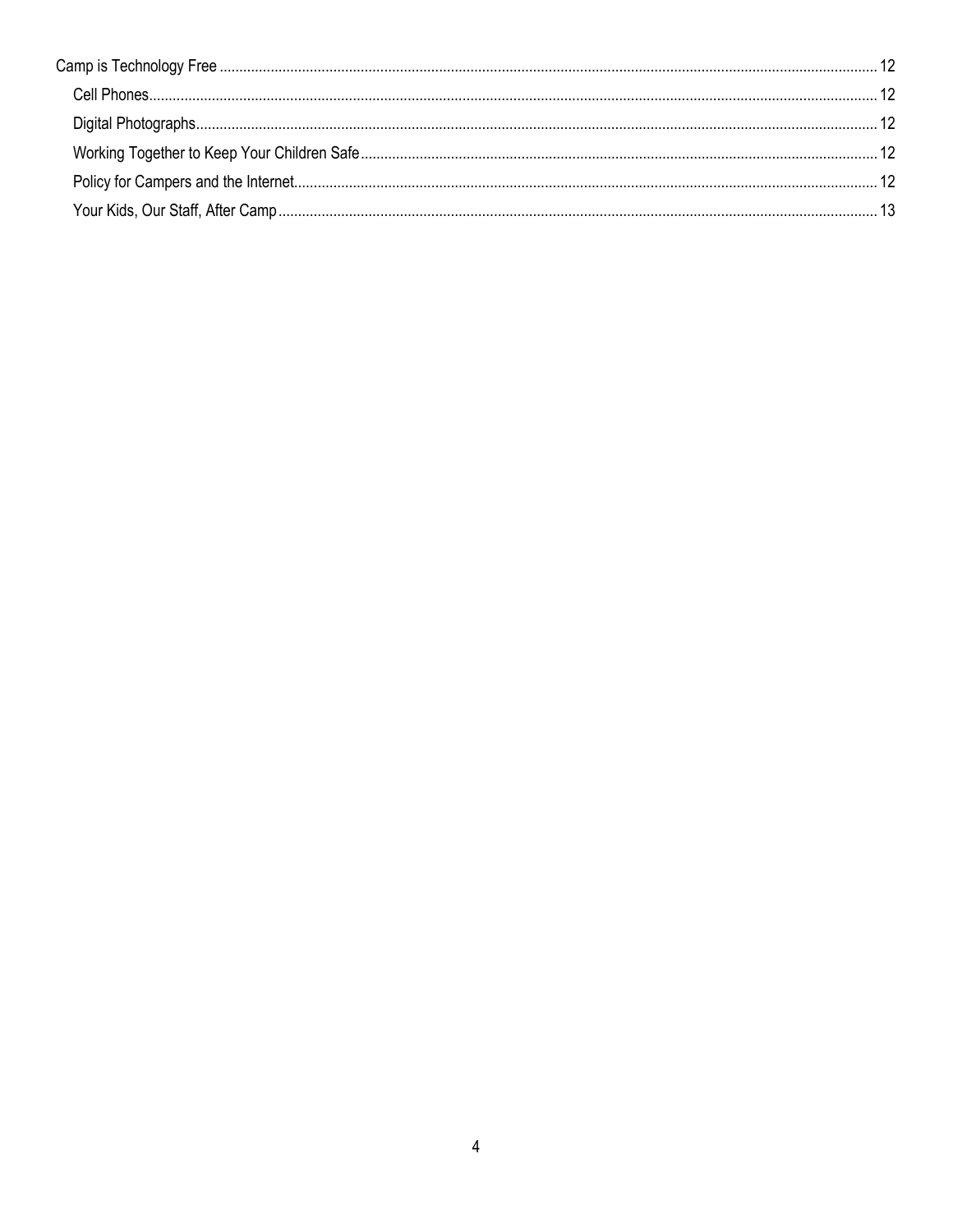# <span id="page-4-1"></span><span id="page-4-0"></span>Welcome to Camp Important Deadlines & Dates

| Thursday May 20th                  | Deadline for all required forms. These forms are available through your online CampDoc account<br>Campers are NOT permitted to attend camp without all completed ad processed forms on file |
|------------------------------------|---------------------------------------------------------------------------------------------------------------------------------------------------------------------------------------------|
| Tuesday May 25th:                  | Parent Open House (on zoom): Learn all about camp and have your questions answered. Link to be                                                                                              |
| $7:30 \text{pm} - 9 \text{pm}$     | emailed out prior to orientation                                                                                                                                                            |
| Sunday June 6 <sup>th</sup> : 11am | Camp Open House: come meet your child's camp counselor. Open house will be done by unit.                                                                                                    |
| $-1pm$                             | Gesher & Rishonim - 11:00 - 11:30am                                                                                                                                                         |
|                                    | Yeladim & Chaverim - 11:45am - 12:15pm<br>Teyarim & Specialty Camps - 12:30pm - 1:00pm                                                                                                      |

## <span id="page-4-2"></span>Dates and Times of Camp

## **Monday June 7th – Friday July 30th**

(There is NO camp on Monday July 5<sup>th</sup>)

### **Camp Hours: 9:00am – 4:00pm AM/PM Care: 7:30 – 9:00am and 4:00 – 6:00pm**

## <span id="page-4-3"></span>Staying in Touch

Campers receive a roster of their group to help new friends keep in touch with one another outside of camp. Newsletters, weekly schedules, notices of special events, theme days and more will come home via e-mail.

## <span id="page-4-4"></span>Camp Philosophy

Camp J strives to create a friendly and cooperative atmosphere that fosters individual growth. Campers are encouraged to learn new skills and master old ones, to express themselves creatively, and to grow in their abilities to relate to others. In this supportive environment, a true sense of community develops. Campers are also encouraged to learn about their environment and the world around them. The camp setting gives children an opportunity to be part of a camp community in a nurturing and exciting atmosphere.

Many of our camp programs and activities are new experiences for our campers. Since parents are important members of our camp family too, we invite you to encourage your child to try new things and to let their counselor know when they may need extra help or encouragement.

## <span id="page-4-5"></span>Camp J Contact Information

If you have any questions you may call or email us directly: 407-621-4038 or [campj@orlandojcc.org](mailto:campj@orlandojcc.org)

## <span id="page-4-6"></span>What to Bring to Camp Each Day

Please send your camper to camp wearing **play clothes that can get dirty**. We're going to do a lot of activities, play a variety of sports, and create art, among other things, that may make your camper a bit messy! We recommend your camper wear shorts, a t-shirt and sneakers to Camp J. **Closed toed shoes are required**. All campers should apply sunscreen before leaving home.

### **Please label everything your camper wears to camp, including footwear, with their name. If an item gets misplaced, having a name on it will make it much easier to be returned**

Campers will leave their backpacks in their base rooms throughout the day. Please pack the following items each day:

- 2 bathing suits and 2 towels (1 if your child is in Tayarim and will only be swimming once a day)
- Bags for your child's wet bathing suit/towel
- A lunch & AM snack (Kosher style & NUT FREE)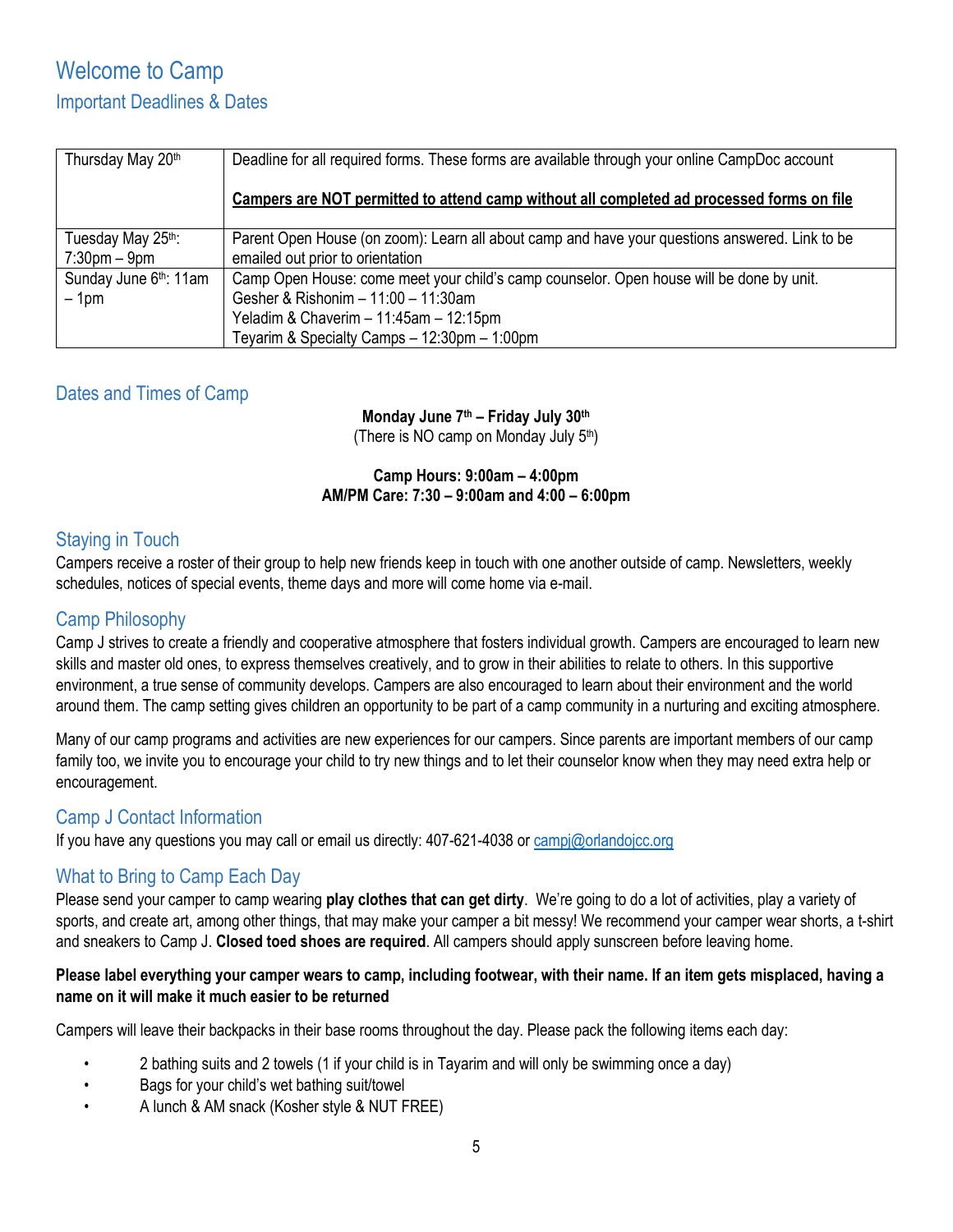- Hat & water bottle
- Sunscreen (labelled and in a plastic bag)
- Masks (at least 3 or 4) and bag/pouch for storage
- A change of clothes (including socks)

# <span id="page-5-0"></span>Camp J Approach and Staff Commitment

## <span id="page-5-1"></span>Camp J approach to working with children

At Camp J, we relate to children as unique individuals who should be given opportunities to learn new things, experience new challenges and develop new skills (both physical and social), while feeling good about themselves. We believe this can be accomplished most successfully in a relaxed and fun atmosphere, with the support provided to bring out the best in every single camper.

Being part of a group offers each child opportunities to share, work and play together, to strive for common goals and to better understand the needs of others. Each camper also takes pride in the group's achievements and recognizes the significance of his or her own contributions to the group's success.

Each camp day is filled with activities, friendship, spirit and adventure. All of this enables our campers to enhance their own identity.

## <span id="page-5-2"></span>Staff/Parent Communication

Each camper's family will receive a phone call once per session and the camp director is available before and after camp to have conversations as well. If you would like to talk with your camper's counselor during the summer, please speak with the camp director.

## <span id="page-5-3"></span>Our Staff

We have worked hard to recruit and hire top quality summer staff. Staff go through a lengthy application process, followed by an intensive interview, reference and background checks. Our staff receives extensive pre-camp orientation training in individual and group dynamics, inclusion, safety, child development, and emergency procedures. Our Camp J staff consist of full-time JCC professionals, teachers, early childhood educators, college students, high school students, and outside professionals, all with outstanding expertise and talent.

## <span id="page-5-4"></span>Camp J Behavior Safety Guidelines

Camp J staff takes the safety of your child/ren seriously. It is our job to protect your child/ren's physical and emotional safety. Our staff receives extensive training on proactive behavior management techniques, health, safety and security.

Staff and campers are expected to treat each other with respect. Campers will face consequences for behaviors that disrupt activities, harm the safety (physical or emotional) of other campers and/or staff, or violate camp rules. Campers will never be physically punished. However, camp staff may use reasonable force to break up a fight, prevent violence or restrain an unsafe camper.

Camp J uses a multi-step discipline policy to address disruptive and/or unsafe behavior. To begin, all staff members are involved in the pre-camp training on proactive and preventive behavior management strategies. If a camper is involved in a behavior that compromises the safety of anyone and/or breaks a camp rule, a parent/guardian will be contacted and an incentive program (star/sticker chart, daily contract or other techniques) targeting specific behaviors will be discussed. Campers will earn reinforcements at camp and/or at home for demonstrating improved behavior.

If the camper continues to display the same unsafe or similar behaviors, a parent/guardian will be contacted to take the camper home early and the camper may be suspended from camp for the following day. If a suspension occurs, the camper and parent/guardian will meet with the camp administrative staff the next morning to help re-enter the camp program successfully.

Should another incident occur, the camper may be sent home early and suspended for the next day. A reoccurrence of the same or similar behavior will result in the camper being requested to leave camp. The parent/quardian will pick up the camper. No refunds will be given. The camp director reserves the right to make final decisions on any of the above guidelines.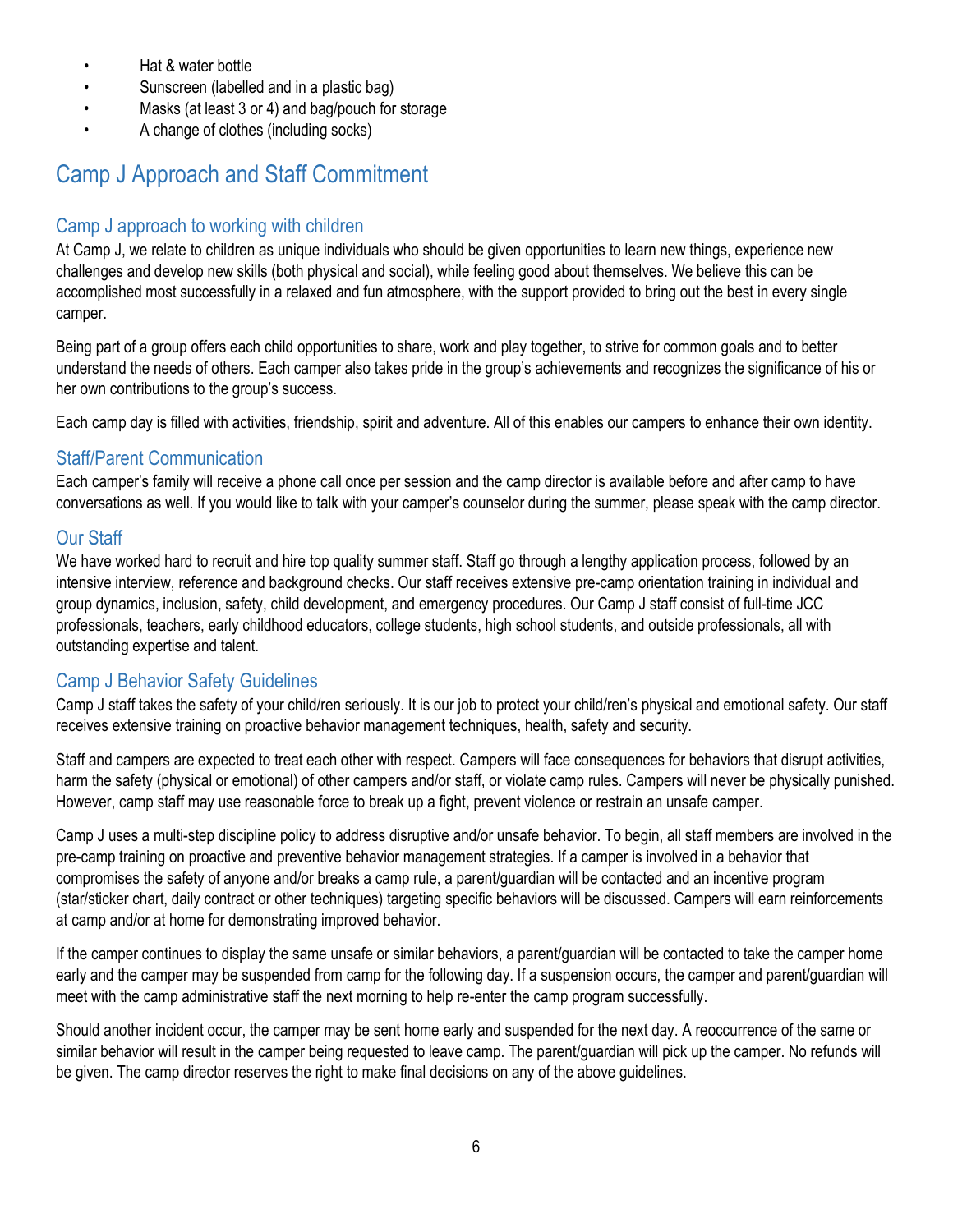## <span id="page-6-0"></span>Bullying (Cyber & Harassment)

Bullying involves a person expressing his or her power through the humiliation of another person. Camp J supports the rights of everyone to participate and enjoy all activities, free from any form of bullying. Camp J will make every reasonable effort to promote awareness of the problem of bullying among all its participants, and to respond quickly and effectively to complaints or disclosures of bullying.

Cyber-Bullying and Harassment: It has happened at camps around the country that a few campers have sent rude, demeaning, intimidating, or vulgar emails or messages to other campers; and some campers have created false screen names to harass members of the camp community or spread false and damaging information about them. Most internet communication is fun, positive, and an important way campers stay in touch with their friends. Our "Policy for Campers," which we are asking you to read over and then read with your child (on page 12 & 13), covers our response to this problem. In addition, we have outlined steps you or your child should take should they receive an abusive, inappropriate, demeaning, or otherwise threatening internet communication.

Being familiar with these steps is part of the overall safety and healthy practice you should have in place with your child if they are online, regardless of whether they attend camp or not. Sharing them with you is one way we feel we can support your effort to protect your children whether they are at camp or not.

## <span id="page-6-1"></span>Preparing for Separation

To prepare a camper for the summer, parents need to talk about who will be at camp: counselors, specialists, and new and returning friends. Part of the discussion is how camp might be different than before and how to manage expectations. This can be done by discussing what goes on during the day and describe the programs: playing, painting, singing, snacking, games, cooperation, and sharing. We recommend reminding them one or two days before camp to help them feel more secure.

Campers respond to new environments differently and can exhibit a range of emotions, and behaviors prior to camp beginning. Please speak to your campers about this and keep camp in the loop so we are ready to help in the transition.

We also need to prepare you – because of COVID policies that we will not be able to hug or give high fives. Also, all our staff will be wearing masks, so we all need to adjust to having our smiles be behind our masks.

Remember, we are here every step of the way to ensure that your child has a positive experience at Camp J. If you have any concerns about your child's separation, please contact Sarah Weissman, Camp J Camp Director.

# <span id="page-6-2"></span>Keeping Campers Safe

Camp J and The Roth Family JCC of Greater Orlando have developed a comprehensive plan and a set of protocols to help mitigate the risks of COVID-19. Even though we have a plan, the situation is fluid and things change quickly. We will continue to modify and update our protocols and procedures with assistance from the CDC and the American Camp Association. We pledge to notify you in a timely manner when we make these updates.

## <span id="page-6-3"></span>Our Protocols

Small groups – Camp groups this summer will have approximately 12 - 15 campers and two counselors. Mixing of groups will be on a limited and consistent basis. Physical distancing will not be required within the group. Each group will be required to stay physically distant from one another.

Masks – All Camp J staff and campers are required to wear masks throughout the day.

Enhanced Hygiene – There are outdoor touchless hand sanitizer dispensers set up throughout camp. Counselors will be trained on how to help campers wash their hands, which will help promote and enforce good personal hygiene and hand-washing throughout the day. This includes campers washing their hands after using the restroom, and before and after they eat lunch or snack.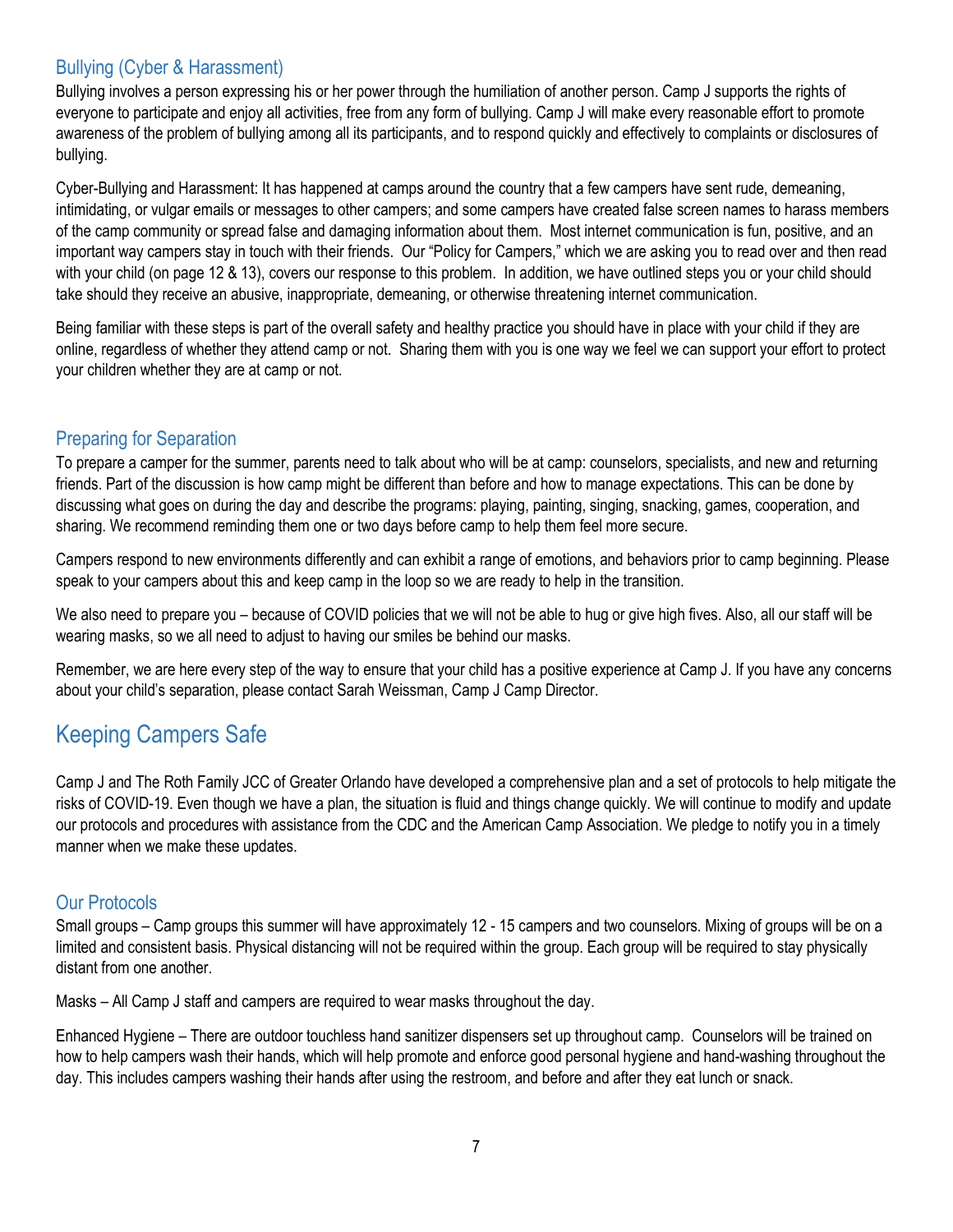Enhanced Cleaning - Camp J will utilize full-time JCC maintenance professionals to clean and disinfect facilities, including bathrooms, classrooms and playgrounds, frequently. Specialists will wipe down and disinfect their program areas after each group departs.

The Program – We have carefully selected activities for this summer that will promote a traditional summer camp experience while helping to mitigate potential risks. There is a good mix of enrichment based activities with group staff led games and playtime. The schedule also ensures that there will only be one group at each activity at any given time.

Illness at Camp - If anyone exhibits symptoms of COVID-19 after arriving at camp, they will be moved to our designated sick-room (separate and apart from the camp health center) while they await a prompt pick-up from their family. If someone is suspected of or becomes ill with COVID-19 related symptoms, we will immediately report to both state and local health departments. Under the direction of the health officials, we will communicate with camp families and staff immediately.

# <span id="page-7-0"></span>Arrival & Dismissal

## <span id="page-7-1"></span>Carpool Procedures

### **Arrival (8:45am – 9:00am)**

- 1. When you enter the parking lot, you will be in the middle of three rows.
- 2. Follow the road until you get to the end and make a left.
- 3. After you pass the tennis court lot on your right, you will see an opening in the road on the right.
- 4. There will be camp staff waiting there to let your children out of the car.
- 5. Please make sure to put your car in park.
- 6. Please make sure all backpacks are with your child/ren and not in the trunk of your car.
- **7. DO NOT GET OUT OF YOUR CAR**
- **8. A JCC STAFF MEMBER WILL COME OPEN YOUR CAR DOOR AND THEN YOUR CHILD MAY EXIT THE CAR**
- 9. They will be escorted to their group by a member of the Camp J staff.
- 10. It is imperative for the safety of the campers and members of the JCC that you drive with extraordinary caution in the parking lot!

### **Dismissal (4:00pm)**

- 1. Please do not arrive for carpool before 3:45pm, so as not to disrupt the use of the parking lot for all other members.
- 2. Place the "Carpool Hanger" on your rear view mirror and make sure it is visible.
- 3. When you enter the parking lot you will be in the middle of three rows.
- 4. Follow the road until you get to the end and make a left.
- 5. Pull around and stop where you see the Camp J carpool signs (or pull behind the last car)
- 6. Your children will be brought out to the car once your car has reached one of the spots under the overhang.
- **7. PLEASE DO NOT GET OUT OF THE CAR TO TALK TO MEMBERS OF THE CAMP J STAFF. If you would like to speak with someone please notify a member of the Camp J staff and park your car. Someone will go over to speak with you after carpool has ended.**

### **Dismissal Policies**

If a camper is being picked up by someone other than a legal guardian:

- The adult picking up must be listed on the "Who is authorized to pick up your child from Camp J?" question completed on CampDoc before the start of camp, or the parent must notify the office in writing before the day starts.
- Government issued identification will be required to identify individuals picking up campers.
- Even though an individual may be on the family's "Who is authorized to pick up your child from Camp J?, we still need to know when your camper will be picked up by someone other than a legal guardian. Please proactively notify the camp office.
- If your child will be carpooling with another child on a regular basis, we will give you multiple carpool cards.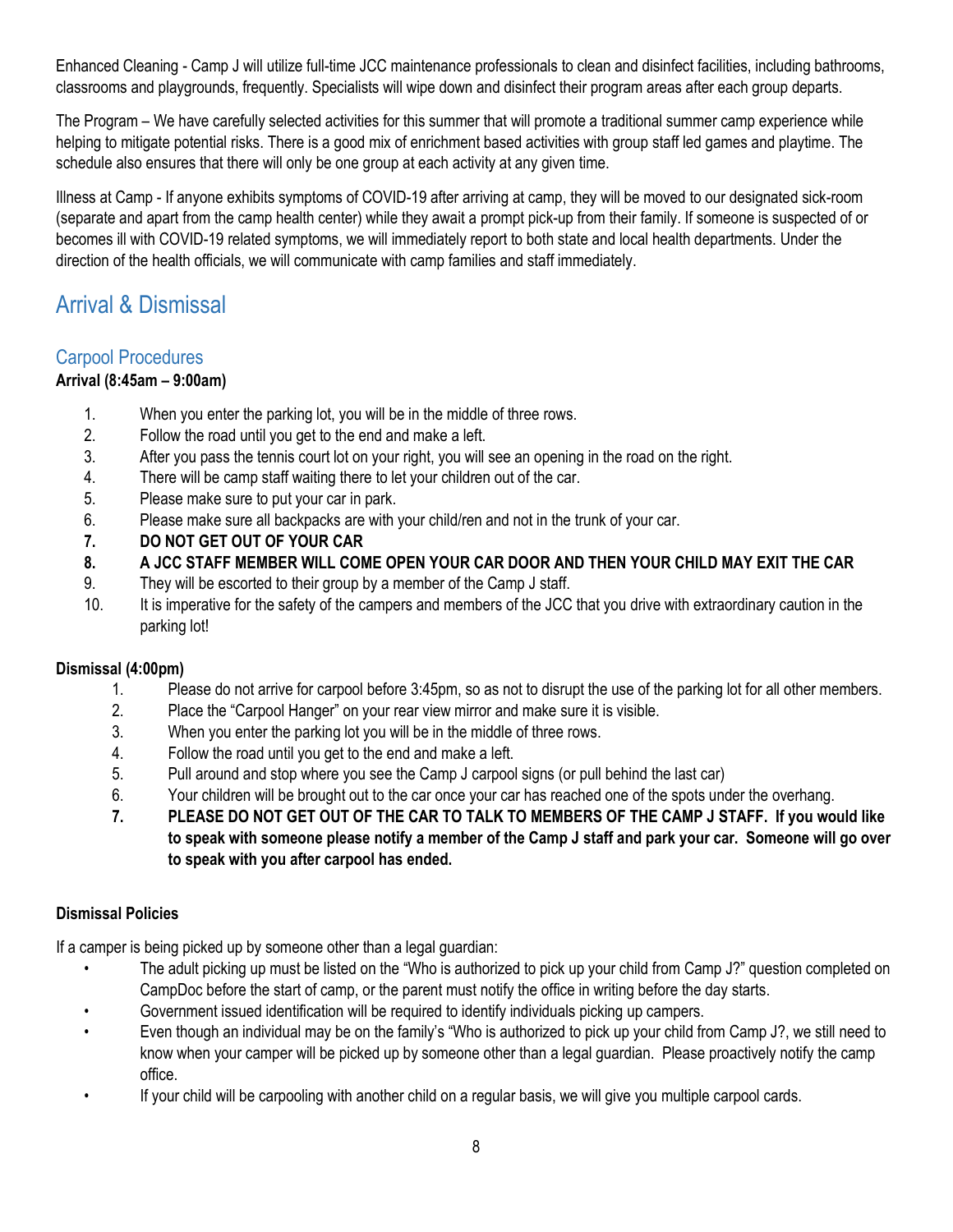## <span id="page-8-0"></span>Late Arrivals and Early Pick-Ups

Late arrivals cause disruption within the camp group. We encourage campers to arrive on time at 9:00am; however, we know that sometimes things can happen. If your child will be late to camp, please notify the camp office as early as possible. Once you arrive to camp, please call the camp office at 407-621-4038 and someone will meet you and your child in the front of the building under the overhang.

If you need to pick up your child early, please call the Camp Office at 407-621-4038 **and** send an email to [campj@orlandojcc.org](mailto:campj@orlandojcc.org)**. All early pickups must be completed by 3:00pm.** Your child will be brought out to the front of the building under the overhang.

### <span id="page-8-1"></span>Late Pick-Up Policy

A child worries when everyone else has been picked up and he or she is the only one remaining at camp. Late fees are designed to compensate staff for their time and to discourage parents from being late. Please be advised that we enforce the following policy regarding late fees:

**For Classic J**, a parent or emergency contact will be called if the camper has not been picked up by 4:15pm. Parents will be charged a late fee of \$1 per minute per child starting at 4:15pm.

**For PM Care Campers**, a parent or emergency contact will be called if the camper has not been picked up by 6:00pm. Parents will be charged a late fee \$1 per minute per child after 6:05pm.

Upon pick-up, both a staff person and a parent will sign a late fee form verifying the date and time. The form will be kept on file and a copy will be issued to Accounting for billing.

### <span id="page-8-2"></span>Attendance & Absences

Please notify the Camp Office at 407-621-4049 or campj@orlandojcc.org by 8:30am if your child is going to be absent. The Camp Office will notify your child's counselors. There will be no refund for missed camp days.

### <span id="page-8-3"></span>Out of Town

If you plan to be out of town while your child continues to attend camp, please advise us accordingly and give us the name and contact information of someone who should be contacted in your absence. Additionally, we ask that you provide the Camp Office with a list of people who will be picking up in your absence.

## <span id="page-8-4"></span>Personal Property and Equipment

### <span id="page-8-5"></span>T-Shirts

Campers receive one camp T-shirt during the summer in the size indicated on the camper's application. If you did not indicate a size, we will guess what might fit a camper of a specific age and that is what your child will receive.

### <span id="page-8-6"></span>Lost & Found

A Lost and Found is maintained at the Camp Office. All unclaimed items are kept for two weeks following camp and then donated to a charitable organization. You are welcome to visit the Lost and Found at any time. As a reminder: please be sure to clearly label all items that come to camp! This will help our camp staff proactively return misplaced items.

### <span id="page-8-7"></span>Toys and other items from home

Campers must **not** bring toys, iPods, cell phones, video games, trading cards, candy, gum or other expensive personal items to camp (jewelry, cameras, etc.). They may get lost, stolen, broken and will be taken away for the day. Camp J is not responsible for items that may be lost or stolen and we thank you for your corporation.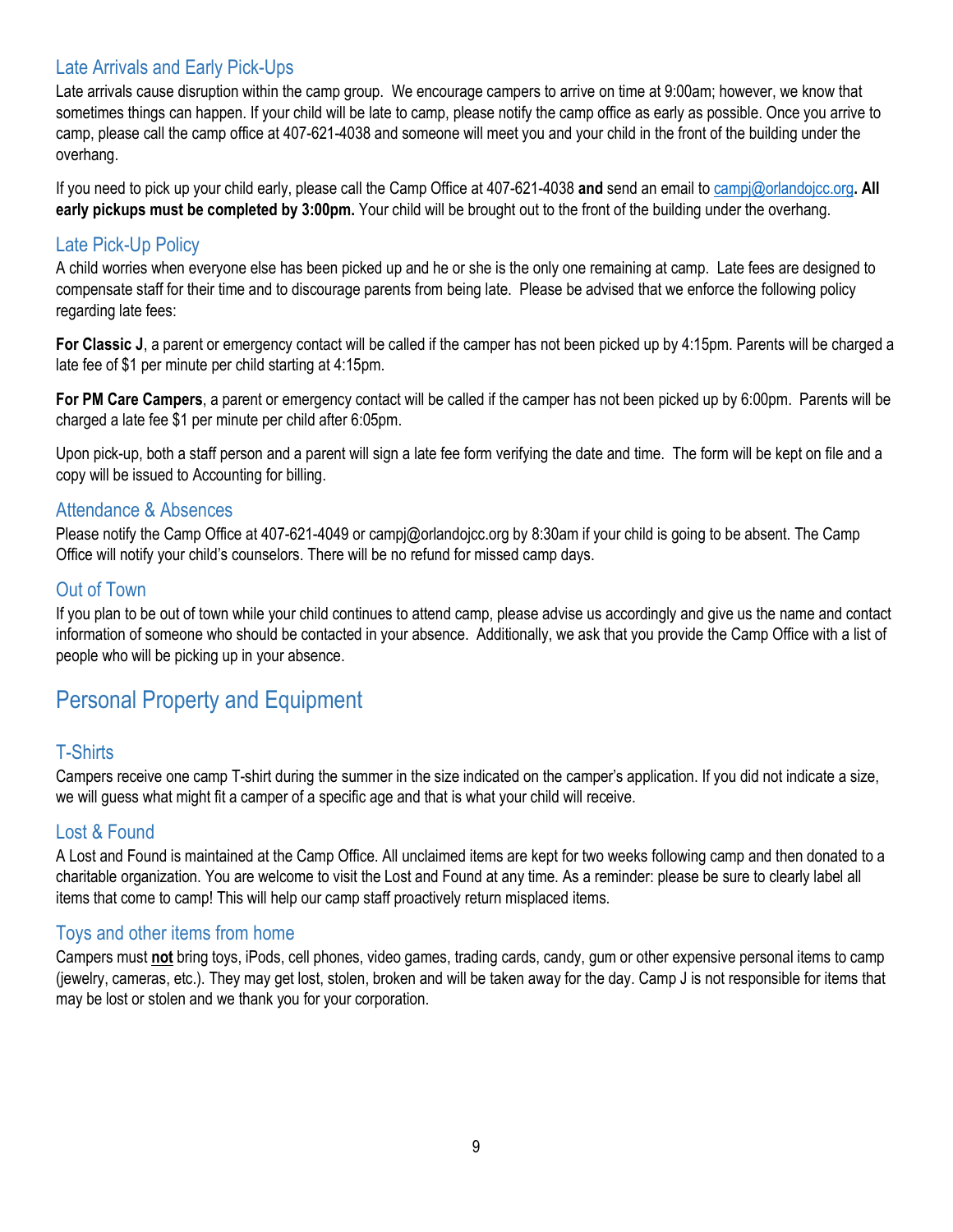# <span id="page-9-0"></span>Food at Camp

## <span id="page-9-1"></span>Lunch & Snacks

Each camper should bring a lunch and beverage with their name clearly marked on it. Lunches may **NOT contain Peanuts or Treenuts (including peanut butter, Nutella, etc.**). Camp provides a daily afternoon snack. PM Care campers also receive a daily afternoon snack. All food provided by camp is kosher-style, meaning we never mix meat with milk. Please avoid foods that spoil easily. To ensure that campers meet their parents' dietary restrictions, and to protect against allergic reactions, we ask that campers do not share their lunch with others.

#### **Lunch Suggestions**

Bagels and cheese • Tortillas with cheese • Chicken Nuggets • Rice cakes with spread • Grilled cheese • Vegetables • Yogurt and granola • Rice • Couscous • Pastas • Egg salad/hard-boiled eggs • Yogurt

#### **Sides**

Carrot sticks • Celery sticks • Red pepper strips • Broccoli • Fruit • Dried fruit • Apple Sauce • Pasta • Chips • Granola Bars • Pudding • Jell-O snacks • Popcorn

### <span id="page-9-2"></span>Pizza Day

Each Monday is Pizza Day and ALL campers will enjoy pizza for lunch! Pizza lunches include cheese pizza, a side, and water. If your child can't or won't eat pizza, please pack a lunch for your child. Please contact the Camp Office if you would prefer to pack a lunch on those days so we don't include your child in the pizza count.

### <span id="page-9-3"></span>**Birthdays**

We are delighted to share in the celebration of your child's birthday. If you would like to celebrate your child's birthday at camp, please contact the camp director prior to your child's birthday to coordinate a snack to be brought in for your child's camp group.

### **Please note any dietary restrictions and food allergies on your forms and notify the Camp Office.**

## <span id="page-9-4"></span>Health at Camp

It is very important to all of us that campers are in good health and free from any infections. For the health and safety of all campers, a current health statement form must be on file. If you need an additional form, please contact the camp office at campj@orlandojcc.org.

### <span id="page-9-5"></span>Illness

Parents are asked to cooperate with our camp by keeping children at home when there is any indication of illness, particularly symptoms of fever, stomach cramps, diarrhea, vomiting, rash, hives and/or lice.

Staff members are instructed in the recognition of early symptoms of illness.

Any camper with signs of illness during the day will be isolated and his/her parents will be notified. The parents must make arrangements for the camper's prompt pick-up. Any camper that has an elevated temperature of over 100 degrees cannot come/will be sent home from camp. Campers can only return to camp once they are fever-free without medication for 24 hours.

If a camper is absent for two or more days, his or her parents should call the Camp Office to explain the nature of the camper's illness, or other reasons for absence. Please be prepared to send a doctor's note with your child when they return to camp after being ill.

In the case of an emergency, every effort is made to notify parents first. If parents are unreachable, the emergency number will be called. If no one can be reached, the camper will be taken to the nearest hospital for emergency treatment. We will continue our efforts to reach a parent or emergency contact.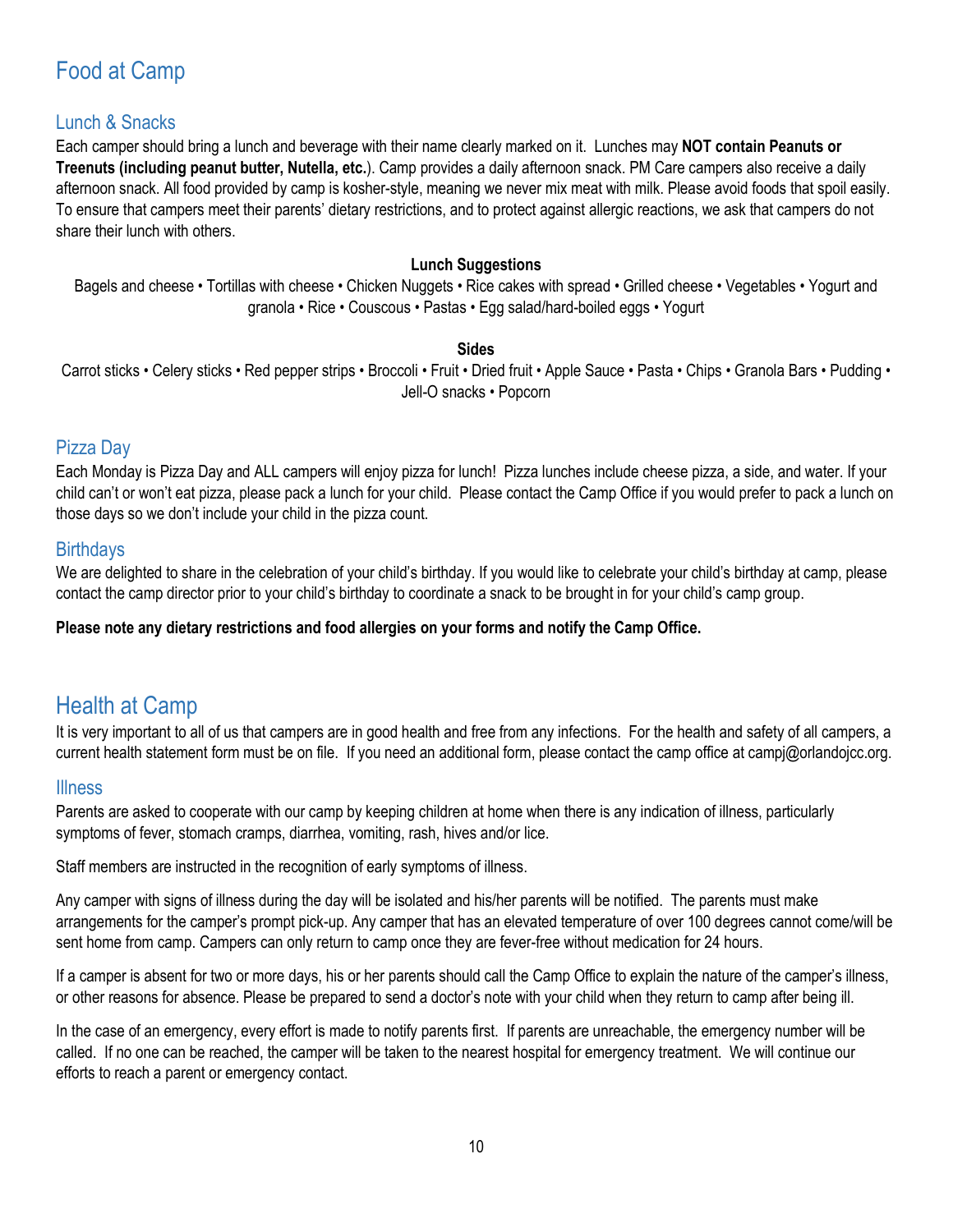In order for your child to take full advantage of all of the activities at camp, it is important that he/she gets adequate sleep and a properly balanced diet.

## <span id="page-10-0"></span>**Medications**

If your child has medication that needs to be administered during camp hours, it should be sent with the Camp Medical Authorization form to the Camp Office. Medications must be sent in the original bottles with the prescribed dosage and the child's name indicated on the label. All medications are administered by the camp leadership team. Medications will not be administered unless a form has been completed. A log is kept to record the time and dosage of medication administered. Medication and special needs must be indicated on the health and medical forms. We strongly recommend that campers who take medication during the school year take their medication during camp.

### **MEDICAL FORMS MUST BE SUBMITTED BEFORE CAMP LEADERSHIP ADMINISTERS ANY MEDICATION TO A CHILD. IF YOU HAVE MISPLACED YOUR MEDICAL FORMS PLEASE CALL THE OFFICE AT 407-621-4049.**

# <span id="page-10-1"></span>Safety & Security

Camp J and the Orlando JCC take everyone's safety seriously. We have safety and security protocols to keep everyone at camp safe. Some of these protocols you will see, like uniform shirts and name tags that all staff wears every day. Others are how we screen our staff with professional background checks and diligent reference checks. Some of these protocols you will not see and are not published for safety reasons. Staff are trained with the best practices in the youth camp industry, with topics including positive discipline, emergency procedures, and child abuse awareness. Our protocols have either been created with or shared with local officials to coordinate responses to emergencies. We will practice these procedures during the summer drills, so everyone at camp knows how to respond in case of an emergency. The Orlando JCC continues to upgrade its security infrastructure and protocols and is in constant communication with local law enforcement.

Please know that communication with our camp families is an integral part of our plans, via emails. Please make sure you add SarahW@Orlandojcc.org as trusted emails so they do not get blocked.

### WHAT YOU CAN DO TO HELP?

1. Make sure that your emergency contact information & email addresses are up-to-date in your CampDoc account.

2. Make sure that people other than the legal guardians are listed as "Emergency Contacts", especially those "Authorized Grownups" who could be picking up your camper(s) from camp.

## <span id="page-10-2"></span>Aquatic Program and Pool Safety

Lifeguards/swim instructors at Camp J are all certified by the American Red Cross in:

- WSI (Water Safety Instructors)
- Lifeguarding
- First Aid
- CPR/AED

The outdoor pool at the JCC caters to all swim abilities

Determining swim abilities – The Camp J instructional swim program is consistent with the American Red Cross "Learn to Swim" program. This program consists of six levels that contain the skills needed to instruct swimming for a beginner to the most advanced swimmer. At Camp J, our Aquatics Program is designed to provide the best possible environment for each camper's success.

Each camper's initial placement into a swim group is determined by reviewing the prior year's records and his or her performance during the individual swim evaluations conducted on each camper's first day of swim.

In order to provide the best possible experience, each camper is placed in a group according to his or her swimming ability. Swim groups are sometimes adjusted in order for each camper to get the most success from our swim program.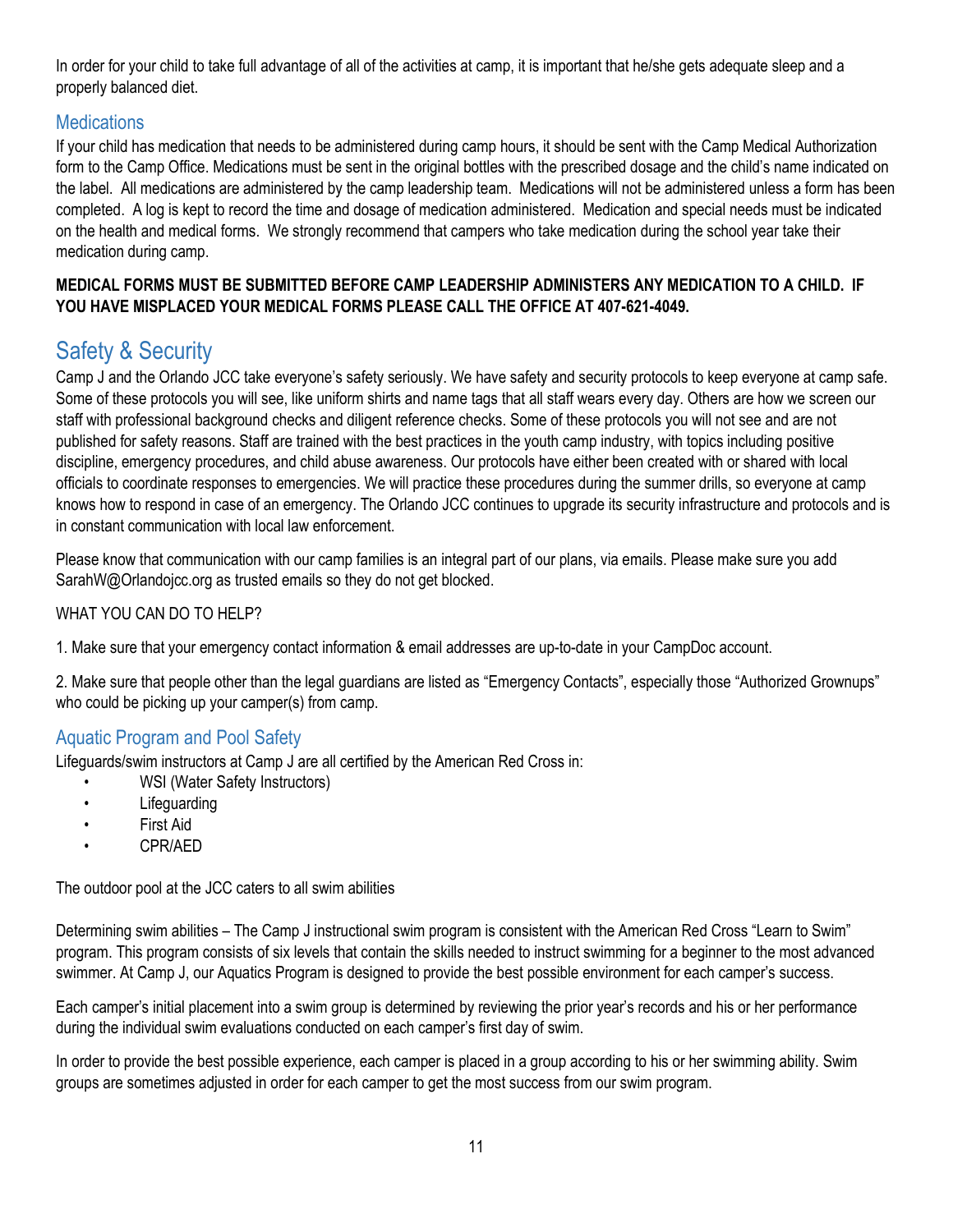## <span id="page-11-0"></span>Inclusion Program

Camp J is an inclusive environment open to every camper and their family. We do not discriminate based on religion, gender, race or one's abilities. We ask that everyone join us in welcoming one another in our camp community so that everyone feels comfortable. Everyone at camp must respect each other for who they are. Honest and informative discussion can come from this, but no one can make anyone feel like their rights or dignity are being compromised.

Our goal with each camper is to be inclusive, proactive, and supportive. We provide services to meet the needs of campers with varying abilities to the most comprehensive extent possible. We trust parents will inform us of their child's individual needs (physical, emotional, cognitive, or sensory) as soon as they are able, to allow appropriate planning time.

# <span id="page-11-1"></span>Camp is Technology Free

## <span id="page-11-2"></span>Cell Phones

We have a "no cell phone" policy at camp. Aside from the fact that cell phones are expensive, can get lost or stolen, and that the physical camp environment is not kind to such items, there is a fundamental problem with campers having cell phones at camp, and that is trust. When children come to camp they, and you, are making a leap of faith, temporarily transferring their primary care from you as their parents to their counselors and our staff.

This is one of the growth-producing, yet challenging aspects of camp. As children learn to trust other caring adults, they grow and learn, little by little, to solve some of their own challenges. We believe this emerging independence is one of the greatest benefits of camp. It is one important way your child develops greater resilience. Contacting you by phone essentially means they have not made this transition. It prevents us from getting to problems that may arise and addressing them quickly. Sending a cell phone to camp is like saying to your child that you as the parent haven't truly come to peace with the notion of them being away from you and in our care.

We agree to tell you if your child is experiencing a challenge in their adjustment to camp. You can help by talking with your child before they leave for camp and telling them that there is always someone they can reach out to, whether it is their counselor, a trusted specialist, or the director. We are all here to help, but if you don't trust us, your children certainly won't either.

## <span id="page-11-3"></span>Digital Photographs

Another drawback of having cell phones at camp is their built-in cameras. It has happened at some camps around the country that children have secretly taken photographs of other campers or staff during changing or showering times and later uploaded those images onto the internet. To lessen the possibility of this happening we have decided to ban all digital cameras and suggest that if your child wants pictures from camp, that they bring a disposable film camera, or visit our Facebook page, with you.

We take a lot of photographs during the summer. Information on how to access these photos is included in our email newsletter. Camp families can view pictures, download pictures, etc. Please help us maintain a safe environment by explaining this to your child (see our note on the next page about "Policies for Campers"). You should know that any camper that takes a compromising photograph of another camper or staff member and uploads it on the internet or makes it public in any way may be subject to dismissal from Camp J and may not be allowed to return. If the law is broken, the appropriate authorities will be notified.

## <span id="page-11-4"></span>Working Together to Keep Your Children Safe

We see many positive and exciting ways for children to enjoy the healthy benefits of the Internet and other technologies. As advocates for children, we want to work with you to keep those experiences safe, healthy, and positive. That is why we have taken the time to write these policies, include some resources for you, and urge you to talk with your children—both about camp and their online activity in general.

## <span id="page-11-5"></span>Policy for Campers and the Internet

We view email, instant messages, and social networking sites, like Facebook, Instagram, Snapchat, and Twitter, as positive ways for you to express yourself and keep in touch with your friends. As a camper at Camp J, you have the right to exchange online information with other campers and invite other campers to be on your "friends" list in any way that you and your parents see fit.